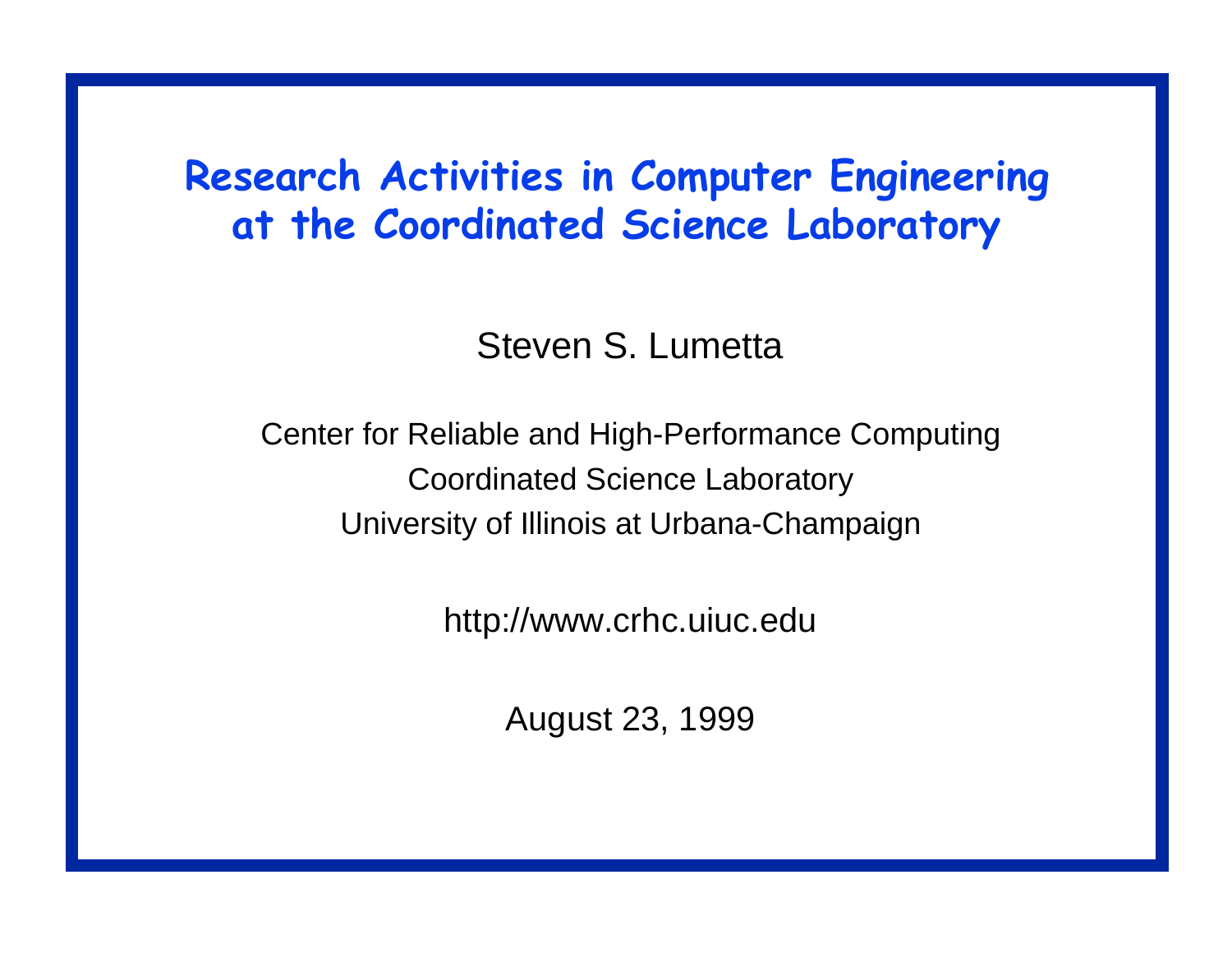## Computer Engineering ...

Computer Engineering provides the fundamental knowledge, practical skills, professional attitude, and experience necessary to design, implement, and deploy computer hardware, software, and networks.

"Computer engineer Mark Haas ... has the the best career in America ... The career's horizons figure to expand at something close to the speed of light. Over the next 10 years, computer engineers handiwork will be felt in every corner of the economy. The pay's not bad, either."

—"The Fifty Hottest Jobs in America," Money, March 1995.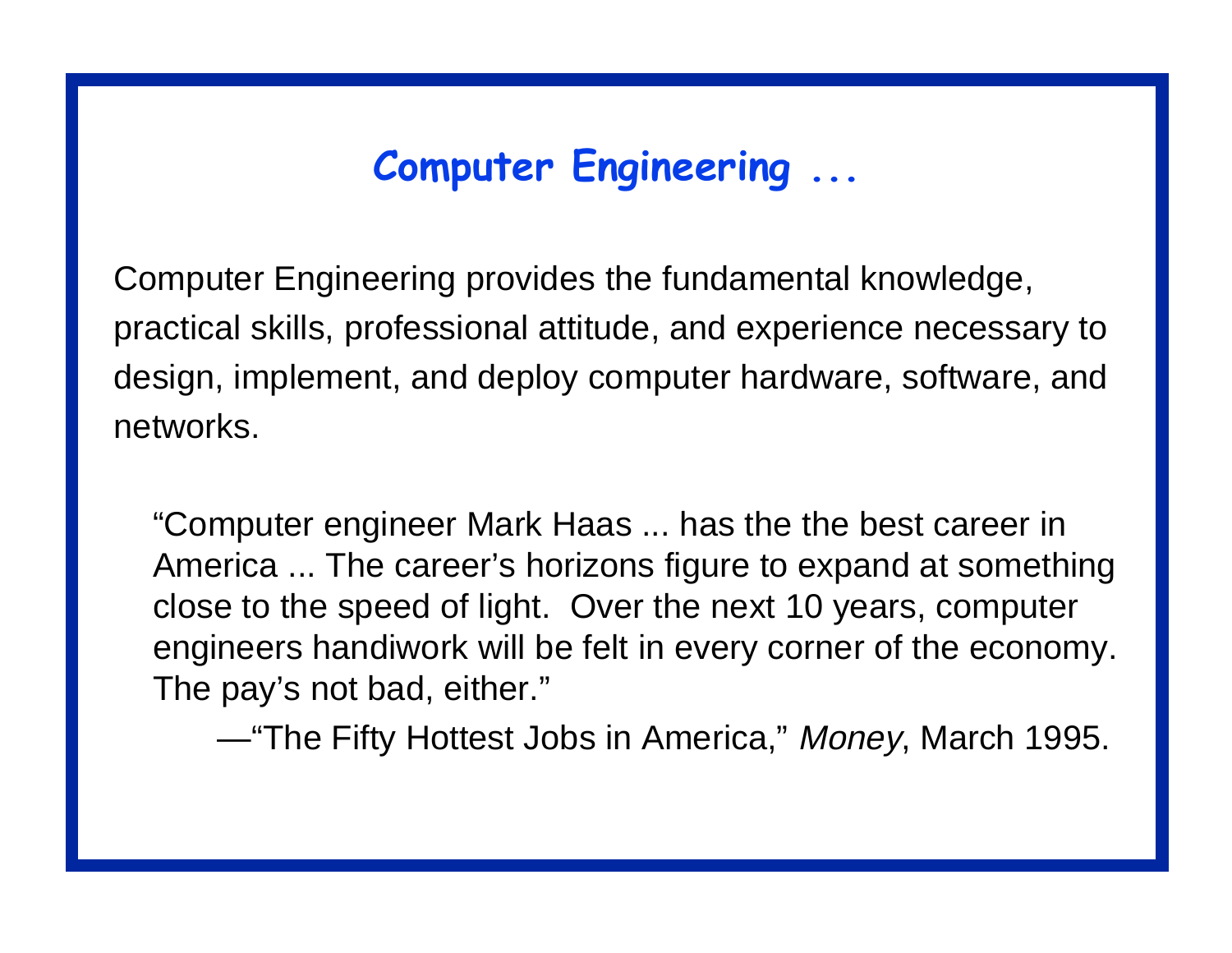#### Computer Engineering at the University of Illinois

- •Computer Engineering specialization in ECE
- •faculty members

Narendra Ahuja **Steve Lumetta** Donna J. Brown Janak H. Patel Nick Carter Sanjay J. Patel Wen-Mei Hwu Elizabeth RudnickMichael C. Loui Benjamin Wah

Seth Hutchinson Constantine Polychronopoulos Tom Huang William H. Sanders Ravi Iyer **BharghavanVaduvur** 

•ranked 2nd among U.S. Computer Engineering programs!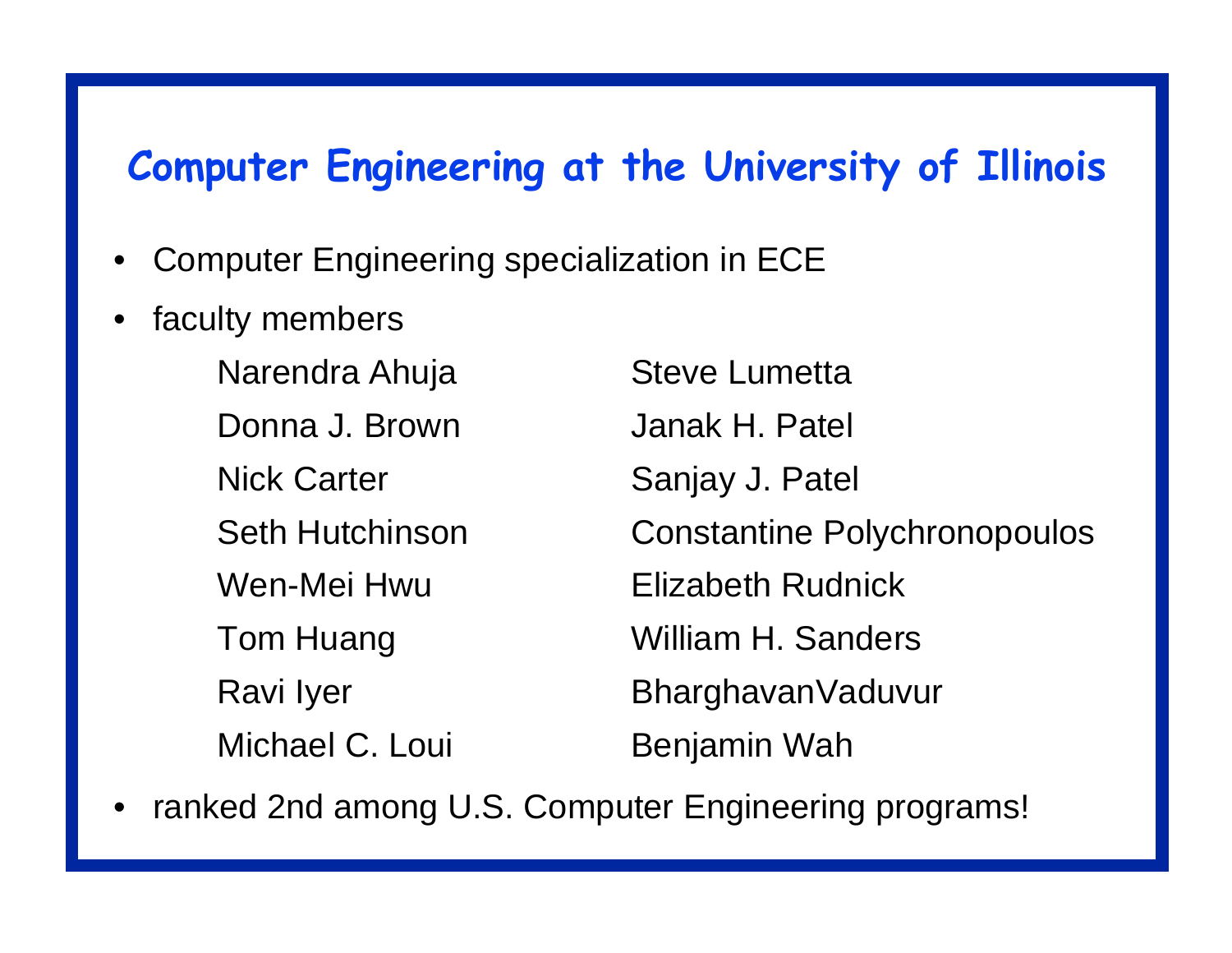## Computer Engineering Course Areas

- three sub-specializations
	- –Computer Systems (11 faculty)
	- –Analysis and Design of Algorithms (2 faculty)
	- –Computer Vision, Robotics and Artificial Intelligence (3 faculty)
- • two levels of courses
	- –300-level: open to graduates and undergraduates
	- –400-level: open only to graduate students
- • course caveat: **no graduate credit** for courses required for CompE undergraduate degrees
	- –ECE 312: Computer Organization and Design
	- ECE 340: Solid State Electronic Devices
	- – ECE 313: Probability with Engineering Applications (same as Stat 310/Math 363)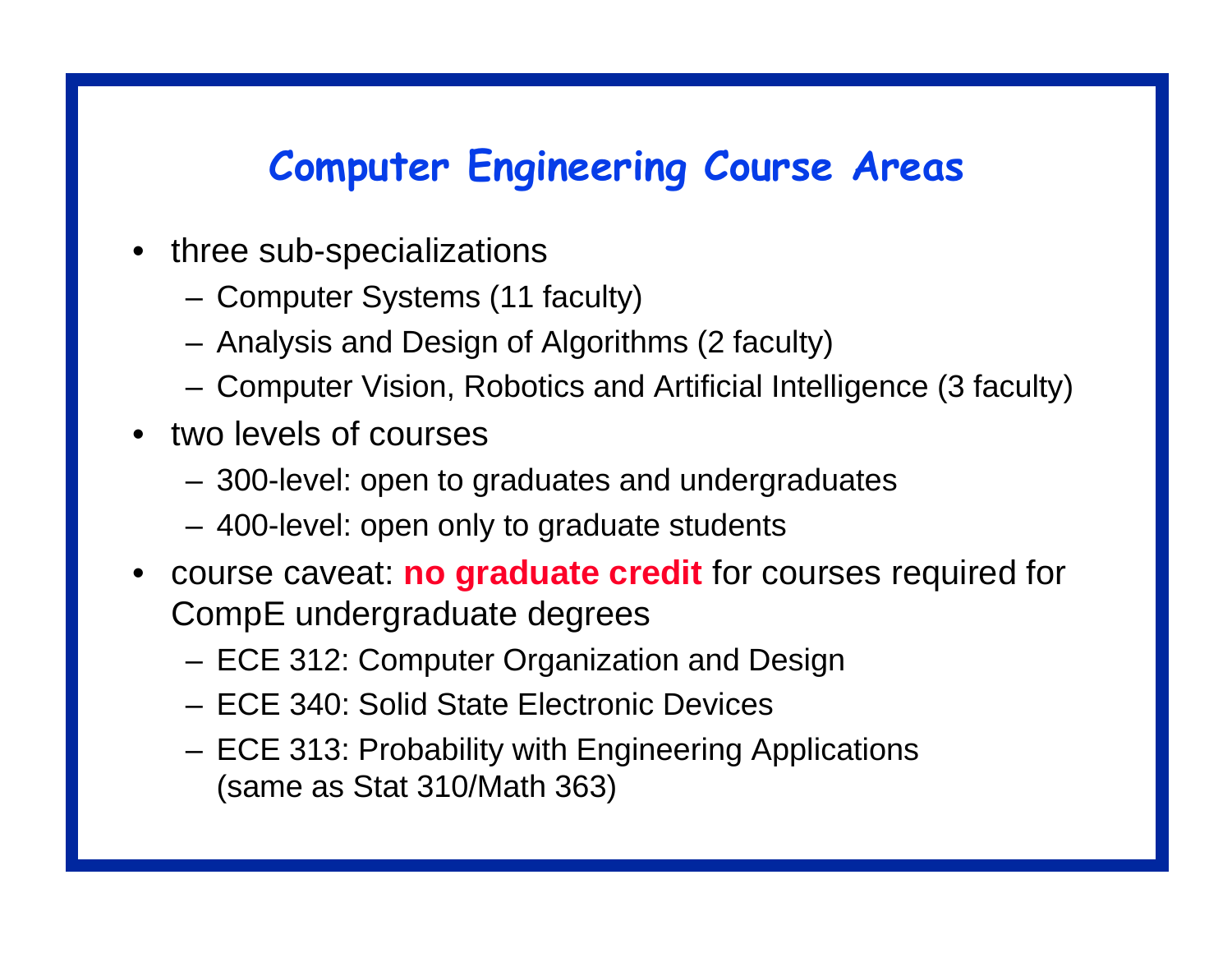# Recommended Courses: Computer Systems

Bharghavan, Carter, Hwu, Iyer, Lumetta, J. Patel, S. Patel, Polychronopoulos, Rudnick, Sanders, Wah

- •**Computer Architecture** - ECE 412, ECE 411
- •**Testin g** - ECE 443
- **Analysis** ECE 441
- **Fault-Tolerant Computin g** ECE 442
- **VLSI Desi gn**  ECE 325
- **Lo gic Desi gn**  ECE 362
- **Al gorithms** CS 373
- **Computer Networks and Distributed Systems**  ECE 338, ECE 328, ECE 371BW
- •**Computer Systems Seminar** - ECE 490-X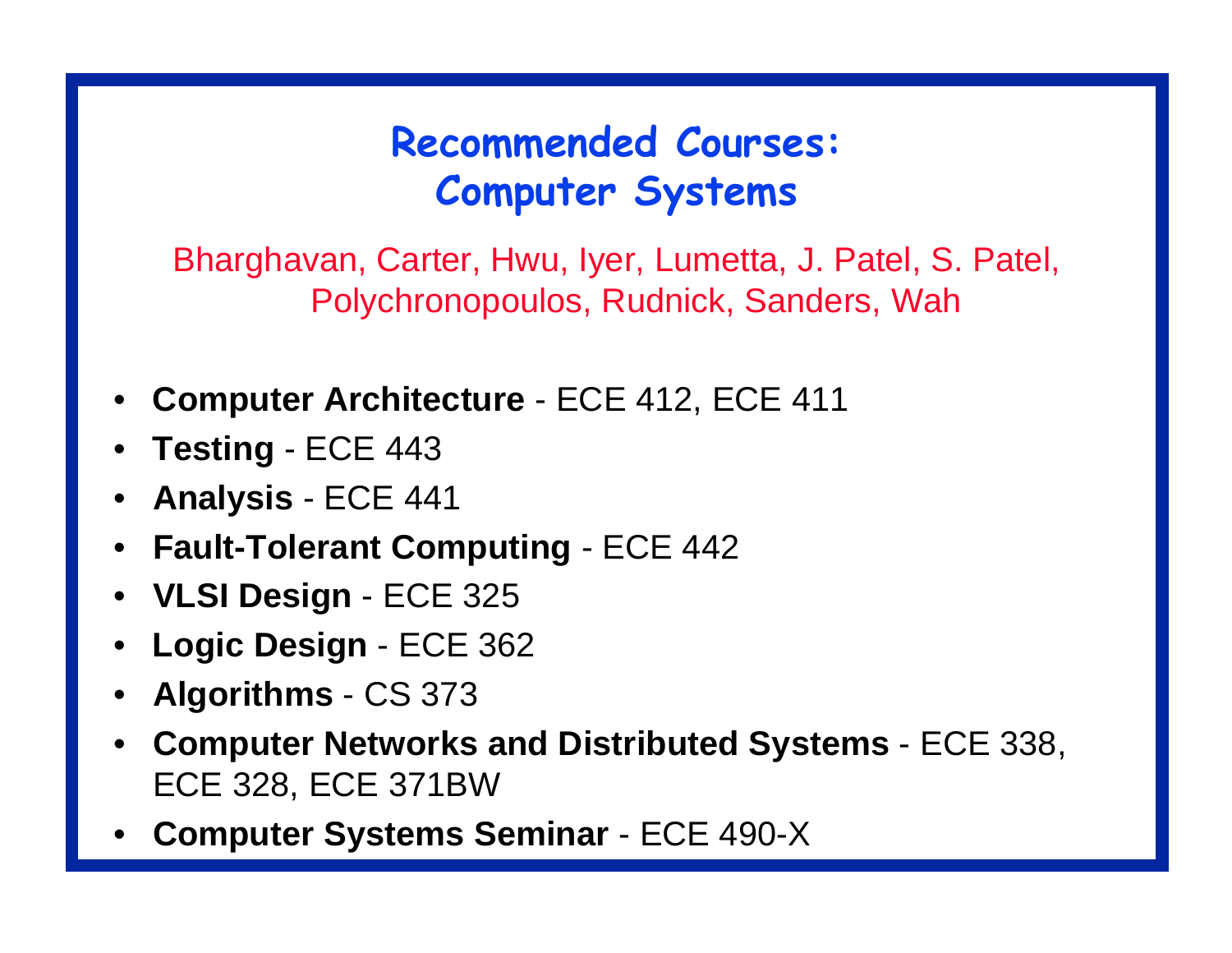# Recommended Courses: Analysis and Design of Algorithms

Brown, Loui

- •**Combinatorial Al gorithms** - CS 373
- • **Automata, Formal Lan gua ges, Computational Complexity**  - CS 375
- **Topics in the Analysis of Al gorithms**  CS 473
- **Methods of Combinatorics**  CS 475
- **Linear Pro grammin g and Combinatorial Optimization**  - Math 382
- **Topics in Graph and Geometric Al gorithms**  ECE 474
- •**Computational Complexity** - ECE 479
- •**Combinational Al gorithms Seminar**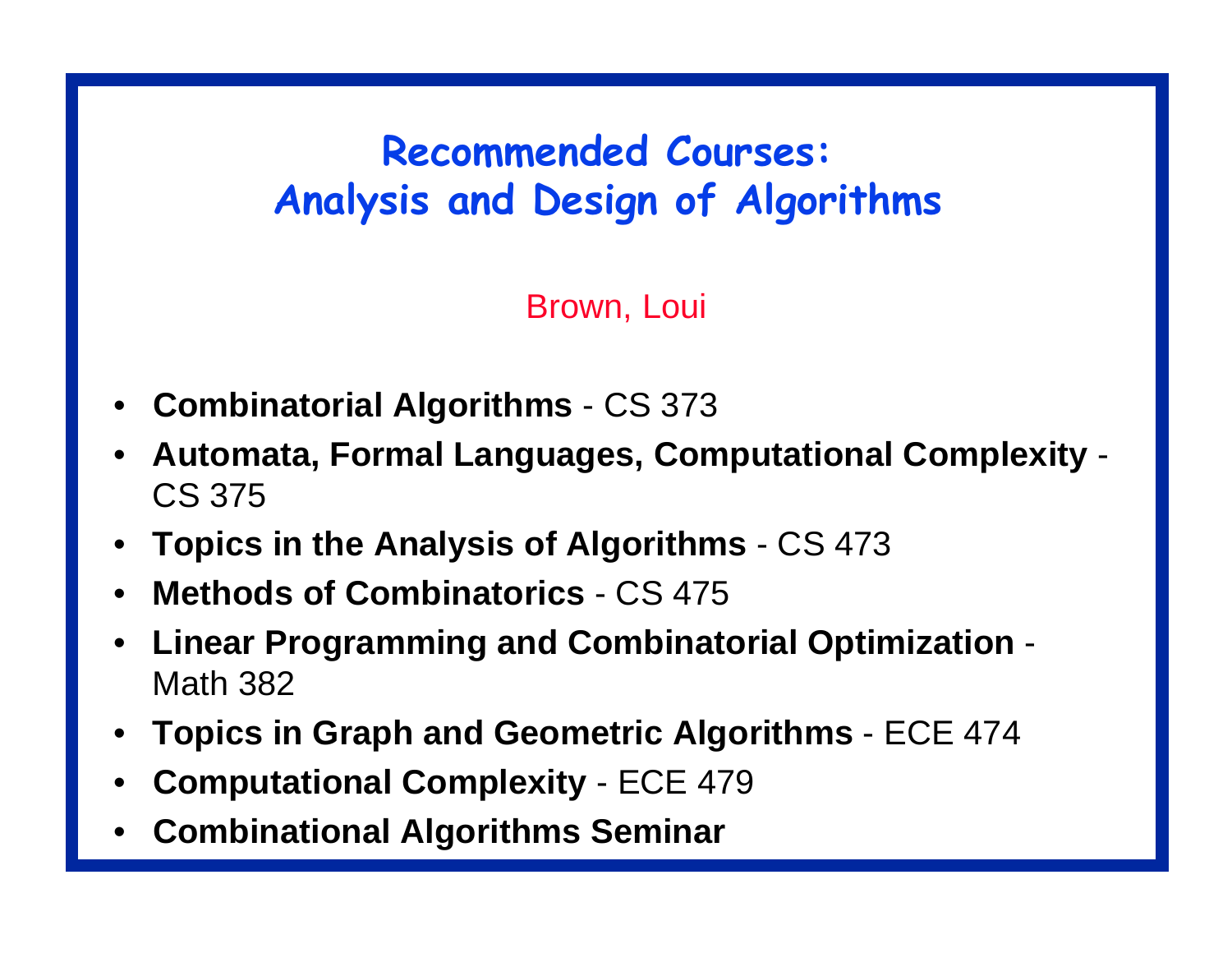### Recommended Courses: Computer Vision, Robotics and Artificial Intelligence

Ahuja, Huang, Hutchinson

- •**Introduction to Artificial Intelli gence -** ECE 348
- •**Ima ge Processin g -** ECE 447
- •**Computer Vision** - ECE 449
- •**Computer Models of Co gnitive Processes** - ECE 448
- •**Computer Graphics** - CS 318
- • **Combinatorial Al gorithms**  - CS 373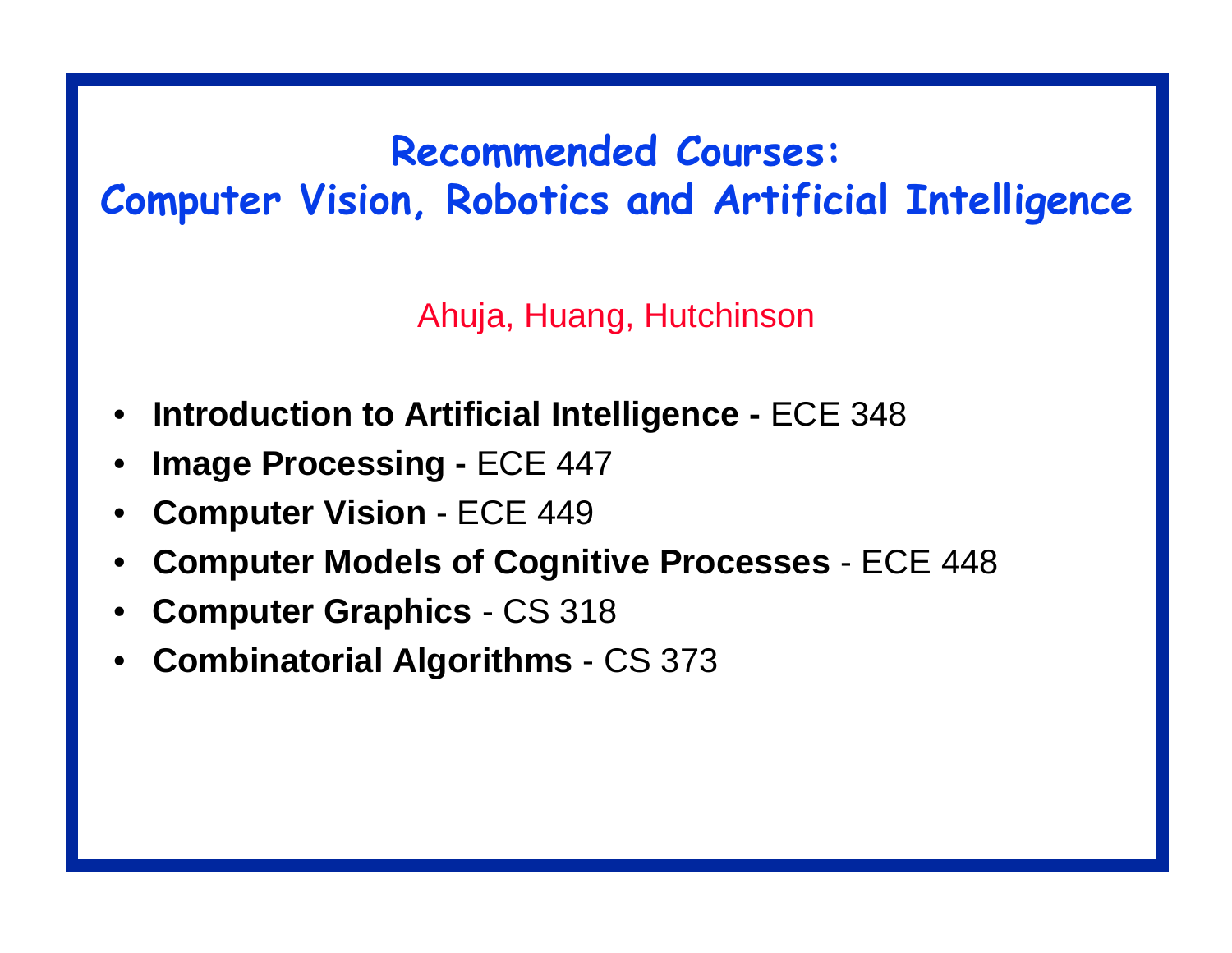### Computer Engineering Research Areas

**VLSI, Computer-Aided Desi g n** (Brown, Carter, J. Patel, Wah)

**Computer Architecture, Parallel Processin g** (Carter, Hwu, Lumetta, S. Patel, Polychronopoulos, Wah)

**Compilers, Code Generation** (Hwu, S. Patel, Polychronopoulos)

**Operatin g Systems, Runtime** (Bharghavan, Lumetta, Polychronopoulos)

**Performance/Reliability Analysis, Modelin g, & Measurement** (Iyer, Sanders)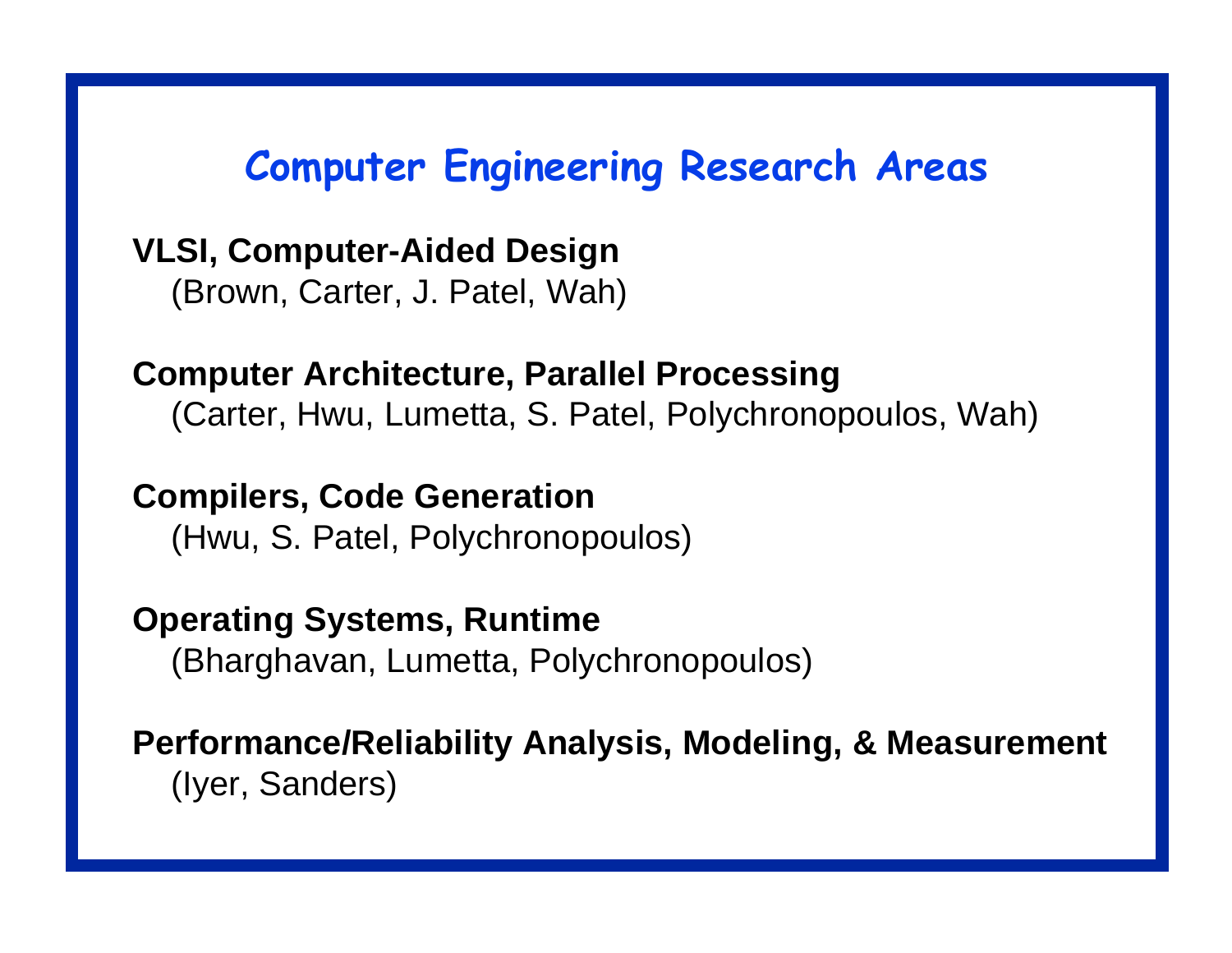#### Computer Engineering Research Areas

**Fault-Tolerant Computin g**

(Iyer, J. Patel, Rudnick, Sanders)

**Di gital System Testin g** (J. Patel, Rudnick)

**Computer Networks, Distributed Systems** (Bharghavan, Loui, Lumetta, Sanders, Wah)

**Al gorithms, Complexity Theory**

(Brown, Loui)

**Computer Vision, Robotics** (Ahuja, Huang, Huchinson)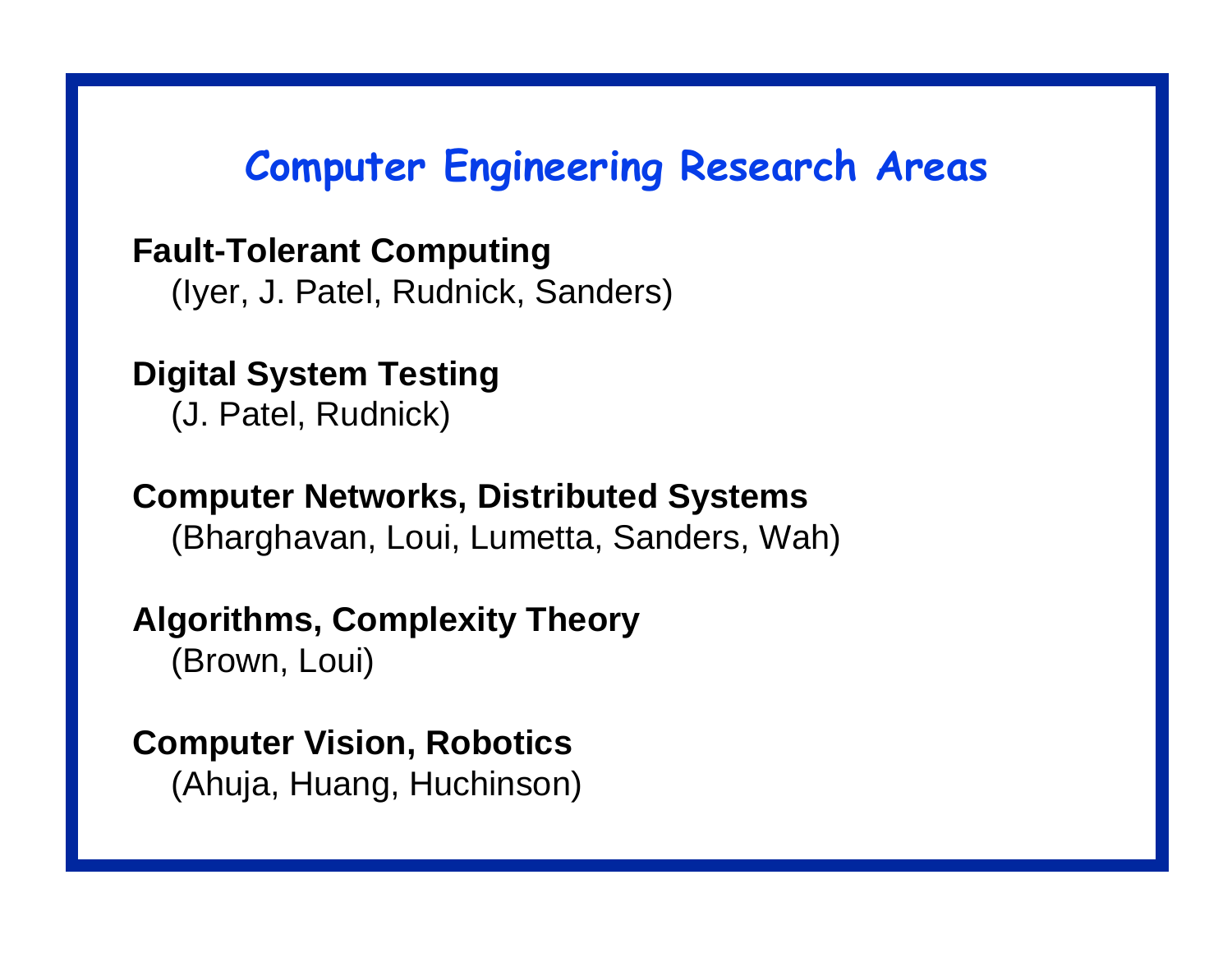## Finding a Thesis Advisor

- •Talk to several people; there are many exciting projects.
- • Interview a potential thesis advisor:
	- –What are the advisor's expectations for the thesis?
	- –What will your responsibilities be?
	- –Will you be expected to formulate the research problem?
	- –How much direction will the advisor give?
	- –How frequently will individual and group meetings occur?
- •Ask for copies of grant proposals.
- •Talk to other students in the research group.
- •Take a course with a potential thesis advisor (e.g., ECE 498).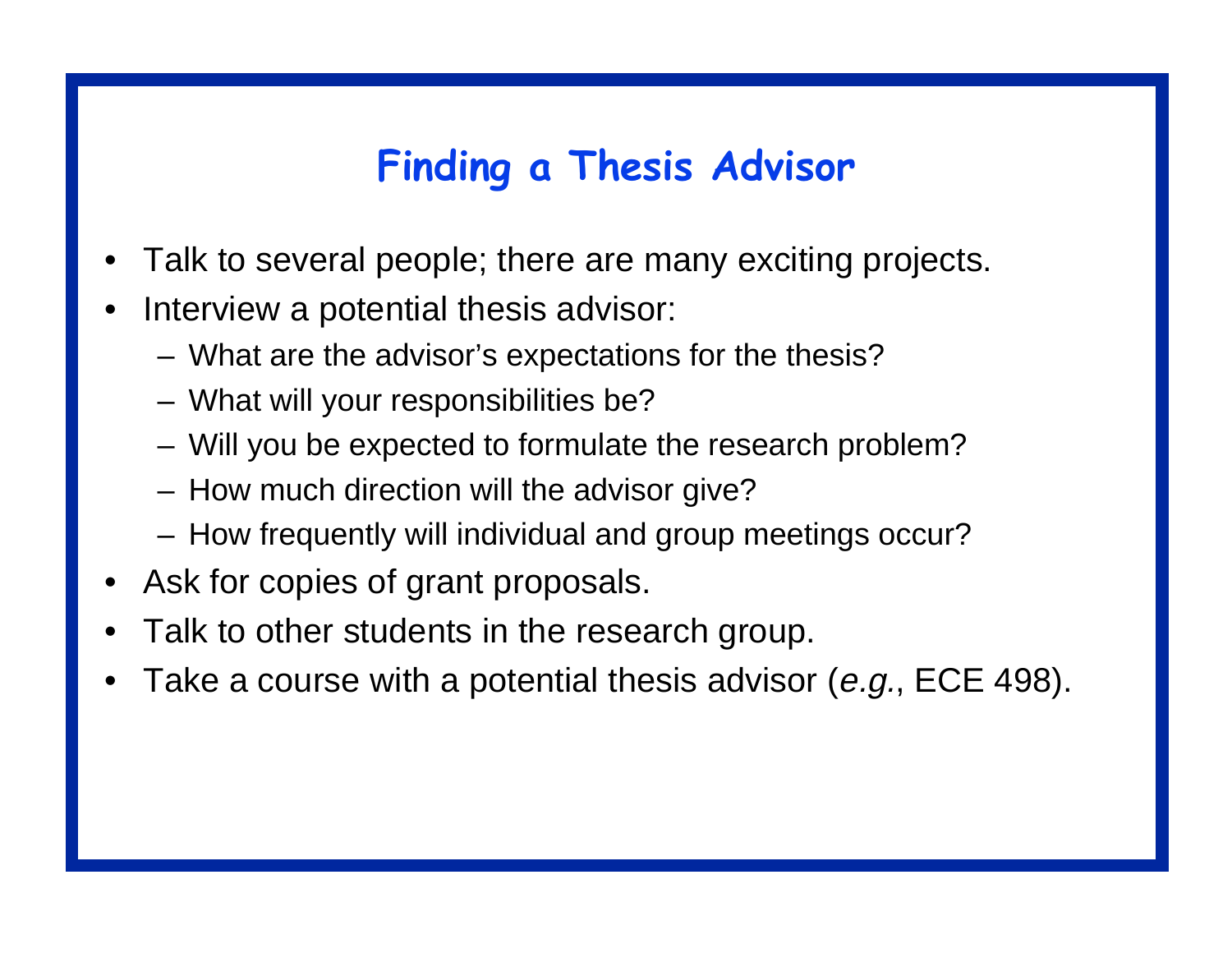#### Incomplete List of Research Positions Available

- Reliable Distributed Systems contact Prof. W. Sanders, whs@crhc.uiuc.edu (talk later by Prof. M. Cukier)
- VLSI Test contact Prof. J. H. Patel, patel@crhc.uiuc.edu
- • Computer Architecture - contact Prof. N. Carter, npcarter@crhc.uiuc.edu
- • Adaptive Infrastructure for Clusters - contact Prof. S. Lumetta, lumetta@crhc.uiuc.edu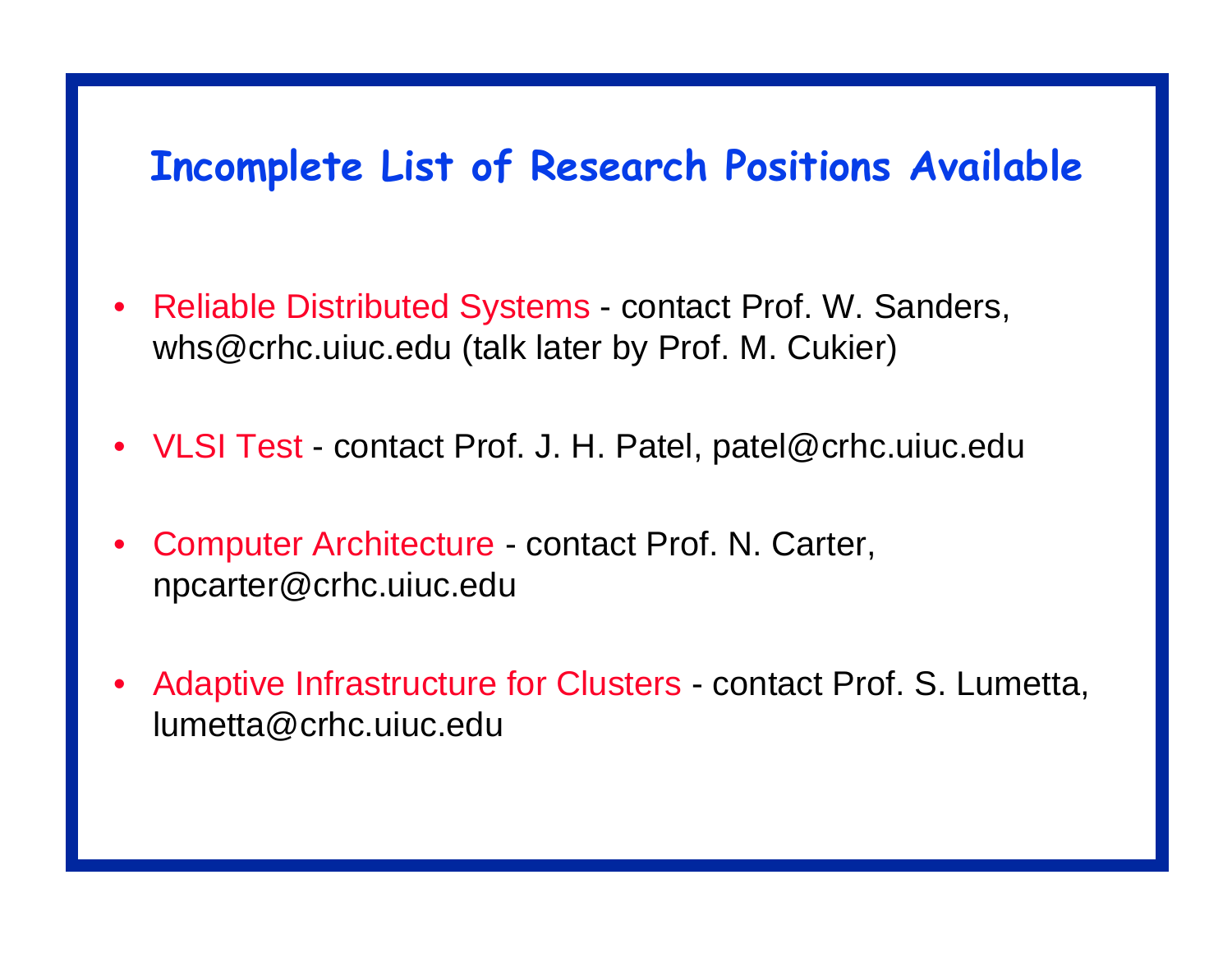#### What Should You Get Out of Graduate School?

- • Post-graduate evaluation metrics
	- GPA and standardized tests
		- plays little (MS) or no (Ph.D.) direct role
		- may impress potential advisors
		- may improve fellowship chances
	- – publications
		- important contributions to the field (quality, not quantity)
		- measure communication ability
	- references
		- get to know more than one faculty member
		- pick challenging class projects, turn them into papers
		- talk to people at conferences
		- do an internship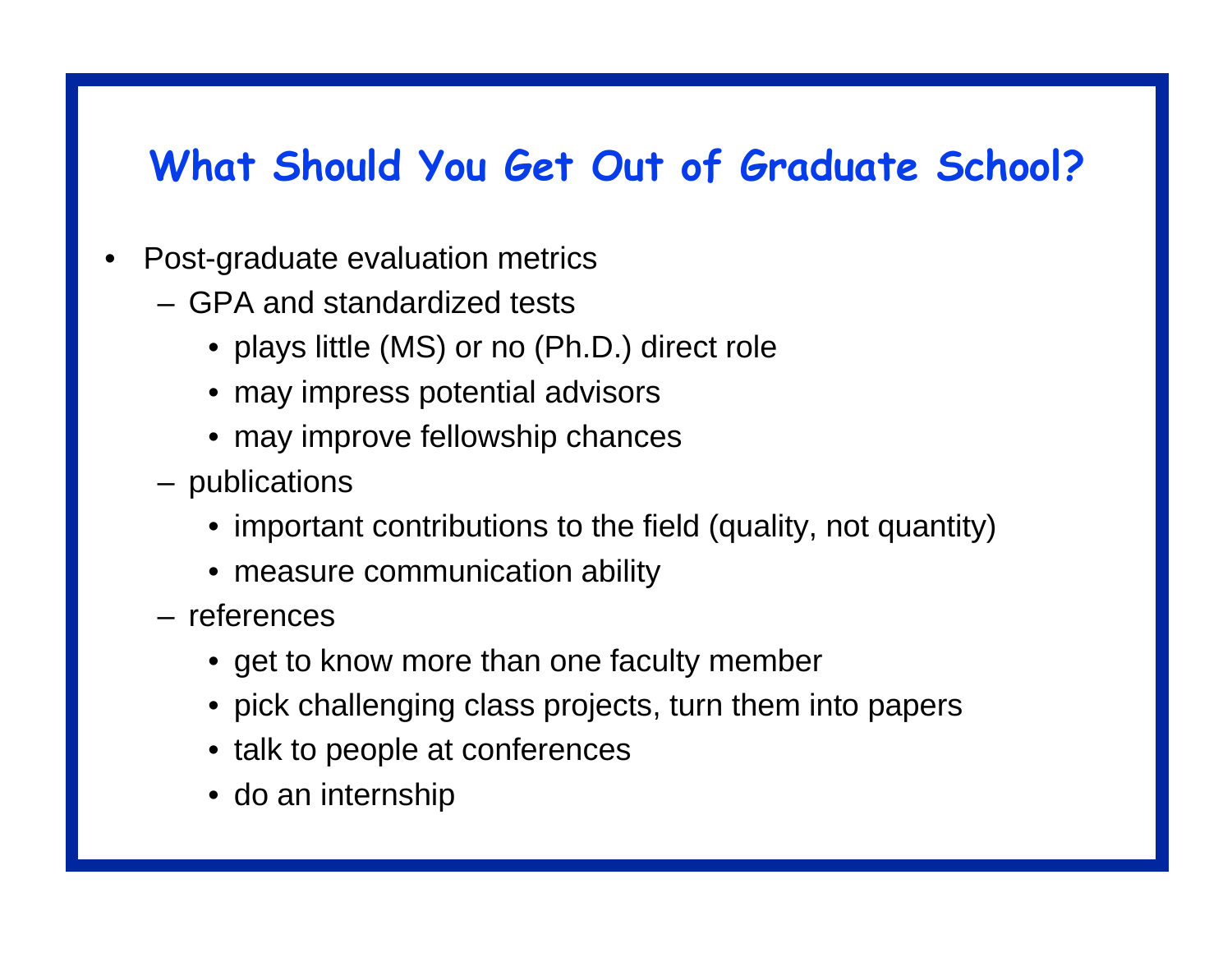# Hamming Quotes

"When I first started, I got practically physically ill while giving a speech, and I was very, very nervous. I realized I either had to learn to give speeches smoothly or I would essentially partially cripple my whole career."

—Richard Hamming

"…if you have the door to your office closed, you get more work done today and tomorrow, and you are more productive than most. But ten years later somehow you don't quite know what problems are worth working on; all the hard work you do is sort of tangential in importance. He who works with the door open gets all kinds of interruptions, but he also occasionally gets clues as to what the world is and what might be important."

—Richard Hamming